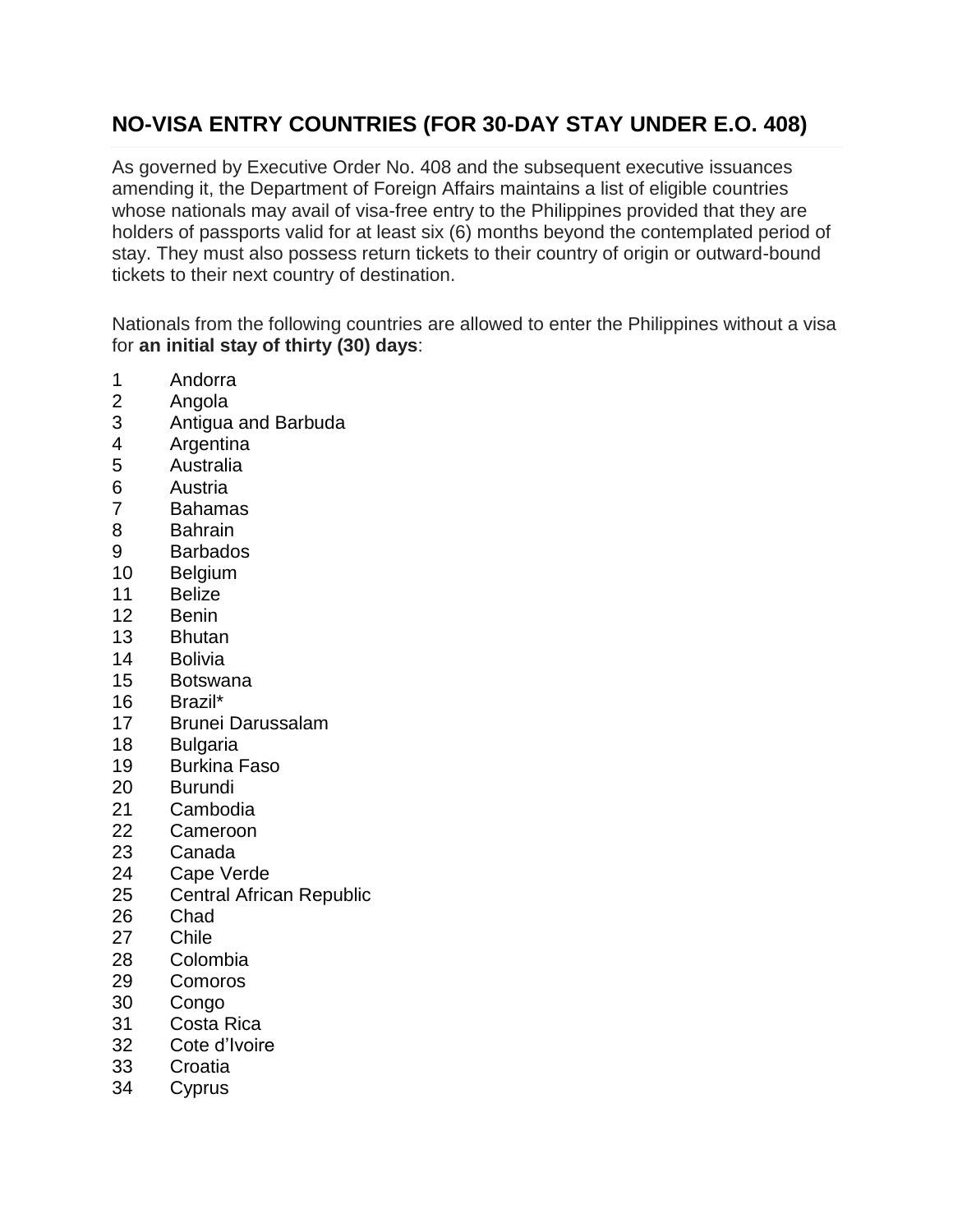- Czech Republic
- Democratic Republic of the Congo
- Denmark
- Djibouti
- Dominica
- Dominican Republic
- Ecuador
- El Salvador
- Equatorial Guinea
- Eritrea
- Estonia
- Ethiopia
- Fiji
- 
- 48 Finland<br>49 France **France**
- Gabon
- Gambia
- Germany
- Ghana
- Greece
- Grenada
- Guatemala
- Guinea
- Guinea Bissau
- Guyana
- Haiti
- Honduras
- Hungary
- Iceland
- Indonesia
- Ireland
- Israel\*
- Italy
- Jamaica
- Japan
- Kazakhstan
- Kenya
- Kiribati
- 
- 73 Kuwait<br>74 Kvrgyzs Kyrgyzstan
- Lao People's Democratic Republic
- Latvia
- Lesotho
- Liberia
- Liechtenstein
- Lithuania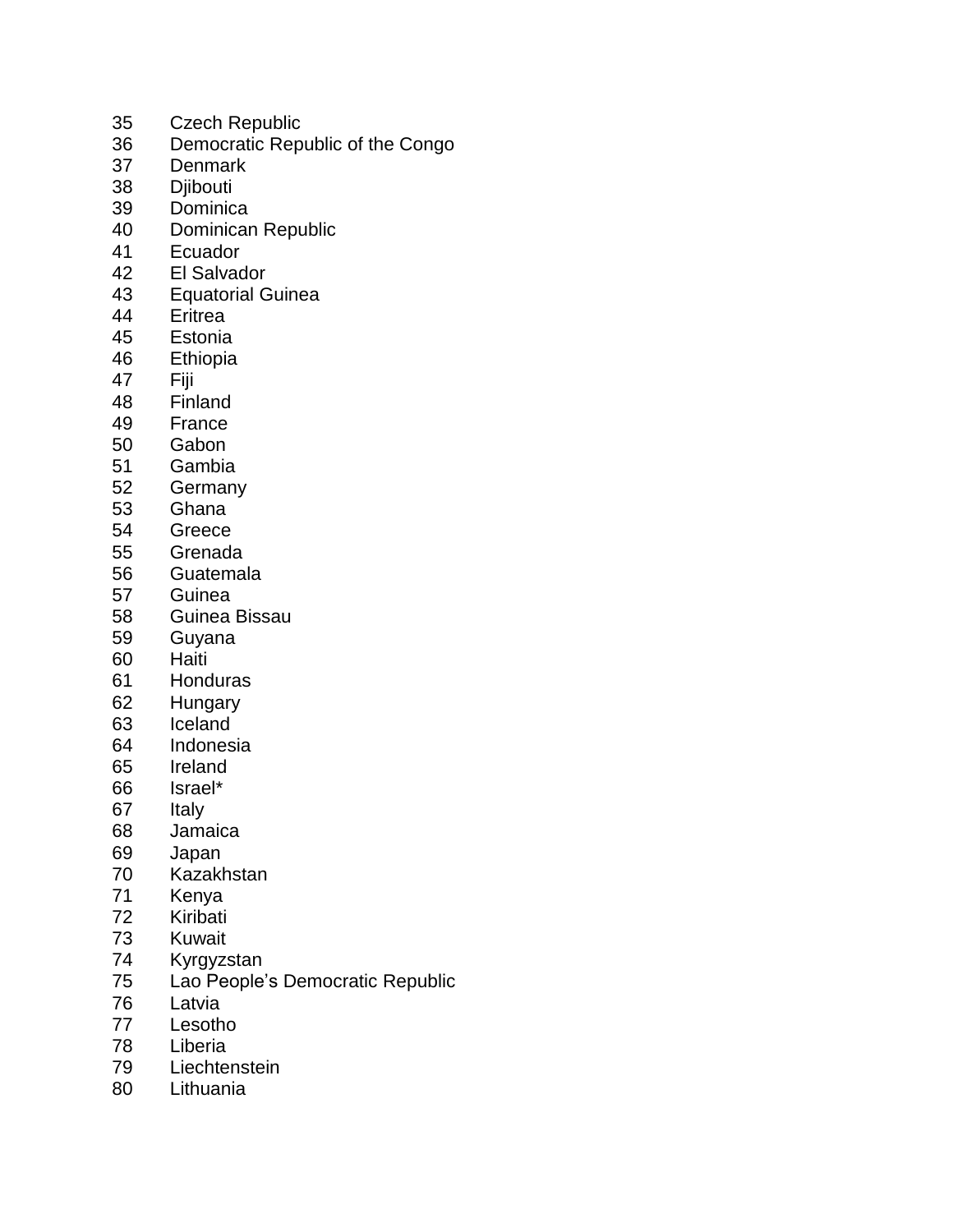- Luxembourg
- Madagascar
- Malawi
- Malaysia
- Maldives
- Mali
- Malta
- Marshall Islands
- Mauritania
- Mauritius
- Mexico
- Micronesia
- Monaco
- 94 Mongolia<br>95 Morocco
- Morocco
- Mozambique
- Myanmar
- 98 Namibia<br>99 Nepal
- **Nepal**
- Netherlands
- New Zealand
- Nicaragua
- Niger
- Norway
- Oman
- Palau
- Panama
- Papua New Guinea
- Paraguay
- Peru
- Poland
- Portugal
- Qatar
- Republic of Korea
- Romania
- Russia
- Rwanda
- Saint Kitts and Nevis
- 119 Saint Lucia<br>120 Saint Vincer
- Saint Vincent and the Grenadines
- Samoa
- San Marino
- Sao Tome and Principe
- Saudi Arabia
- Senegal
- Seychelles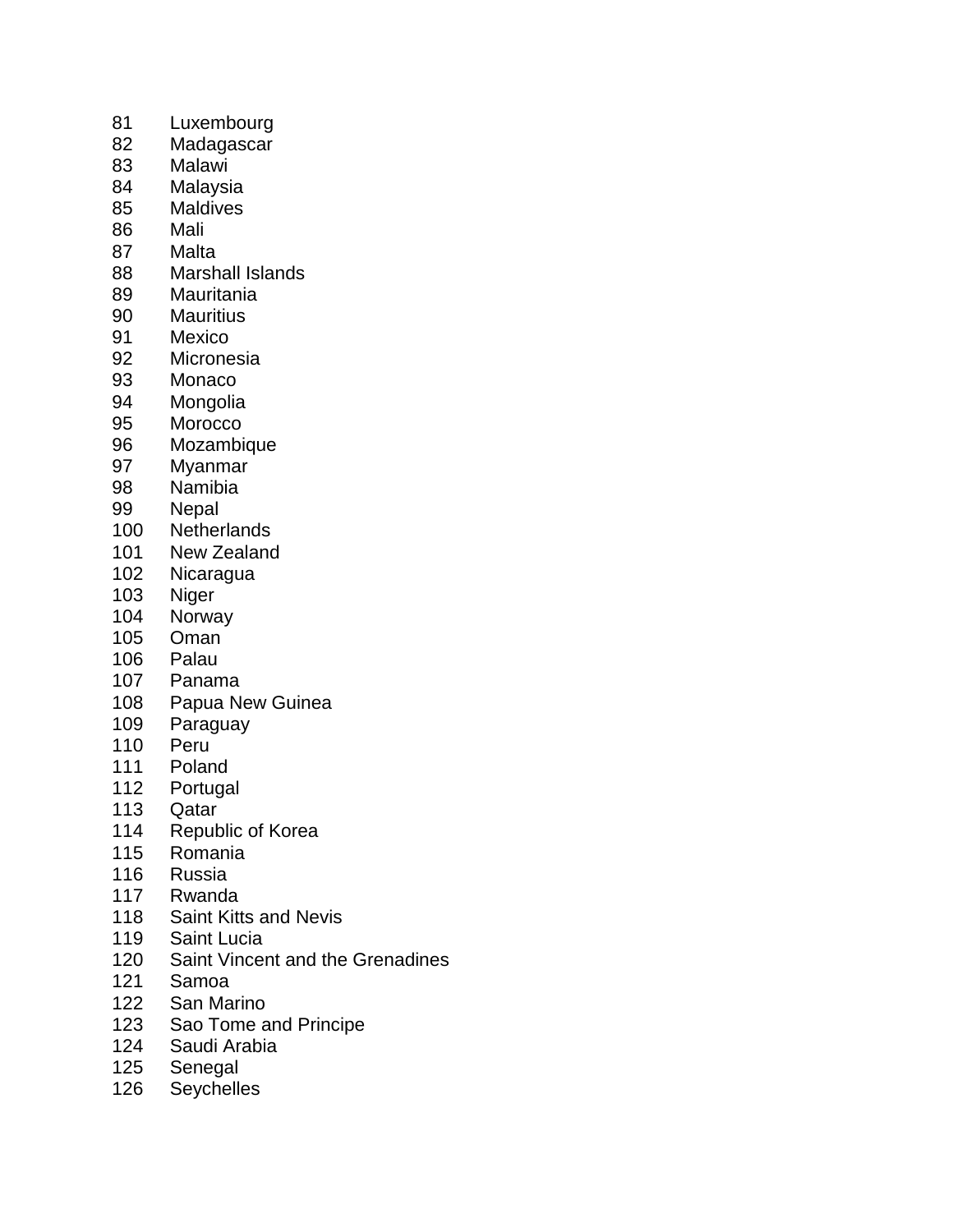- Singapore
- Slovak Republic
- Slovenia
- Solomon Islands
- South Africa
- Spain
- Suriname
- Swaziland
- Sweden
- Switzerland
- Tajikistan
- Thailand
- Togo
- Trinidad and Tobago
- Tunisia
- Turkey
- Turkmenistan
- Tuvalu
- Uganda
- United Arab Emirates
- United Kingdom of Great Britain and Northern Ireland
- United Republic of Tanzania
- United States of America
- Uruguay
- Uzbekistan
- Vanuatu
- Vatican
- Venezuela
- Vietnam
- Zambia
- Zimbabwe

*\*Brazilian and Israeli nationals are allowed to enter the Philippines visa-free for a stay of fifty-nine (59) days based on existing agreements.*

B. Indian nationals may be granted a visa-free entry for **an initial stay not exceeding fourteen (14) days** under the Foreign Service Circular (FSC) No. 36-12, provided, that they possess:

- Valid or unexpired Japanese, Australian, Canadian, Schengen, Singapore, UK, or US visa or permanent residence permit;
- A national passport valid at least six (6) months beyond the contemplated stay;
- Return or onward ticket to the next country of destination;
- No derogatory record with the Bureau of Immigration, National Intelligence Coordinating Agency (NICA), and the International Police (Interpol).